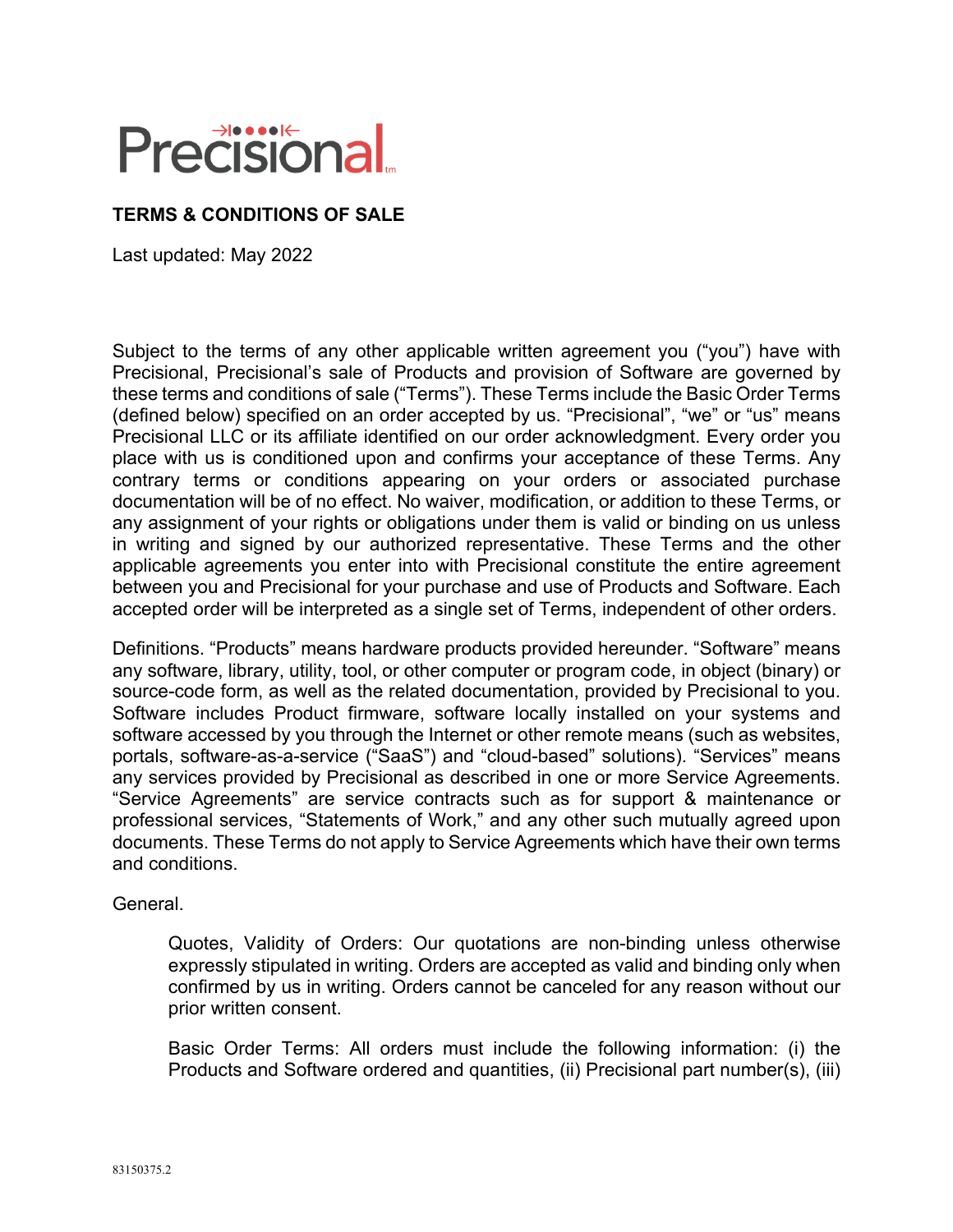prices, and (iv) delivery instructions, (collectively, "Basic Order Terms"). All Basic Order Terms are fixed and final upon our acceptance of the order.

Software Licenses. All Software is licensed or provided as a service and is not sold. Software is subject to the separate agreements provided by Precisional in connection with the Software, including but not limited to any software licenses, product guides, operating manuals or other documentation (such as an End User License Agreement ("EULA"), Terms of Use or Terms of Service) (collectively, "User Agreements"). You agree that you will be bound by such User Agreements. If there is a conflict or inconsistency between these Terms and those of a User Agreement, the terms of the User Agreement will control. If a User Agreement or other license terms do not accompany Software included with a Product or Service, then Precisional hereby grants you a personal, non-exclusive, revocable, nonassignable right to access and use such Software solely as necessary for you to enjoy the benefit of the Product or Service. Nothing in these Terms shall be construed to grant any rights or license to use any Software in any manner or for any purpose not expressly permitted by the applicable User Agreement.

#### Delivery.

Delivery time: Delivery times are established when Precisional accepts your order in writing. We will use commercially reasonable efforts to meet your requested delivery dates, unless you are in default under these Terms or our performance is otherwise excused. We are not liable for late or delayed delivery. Late delivery is not a basis for your cancellation of any order.

Delivery terms: Title and risk of loss or damage to Products passes to you when we deliver the Products to the shipping carrier ("Delivery"). Unless otherwise agreed, we will deliver the Product freight prepaid, provided that you pay or reimburse us for all applicable costs of carriage, freight, insurance (if applicable), taxes, duty and other related shipping charges. We have the right to make partial deliveries. Software may be delivered electronically at Precisional's option. Title to the Software will remain with Precisional or its licensors.

### Acceptance, Inspection, Notice of Nonconformance:

Your acceptance of ordered Products is deemed to occur upon our Delivery of the Products to the shipping carrier. Your acceptance of ordered Software is deemed to occur when the Software is activated or otherwise made available for your access or use, whichever date is earlier. You are responsible for giving prompt written notice of identified damage or nonconformance of Products. You must inspect the condition of the packaging and the Products upon receipt and indicate any evident damage to the carrier on the delivery note, have the carrier's agent sign the document and, within two (2) days of receipt of the damaged or nonconforming Products, send all documents by e-mail or fax to our facility from which shipment took place, together with the carrier's references. Concealed Product damage claims must be made by you to the carrier directly and you must also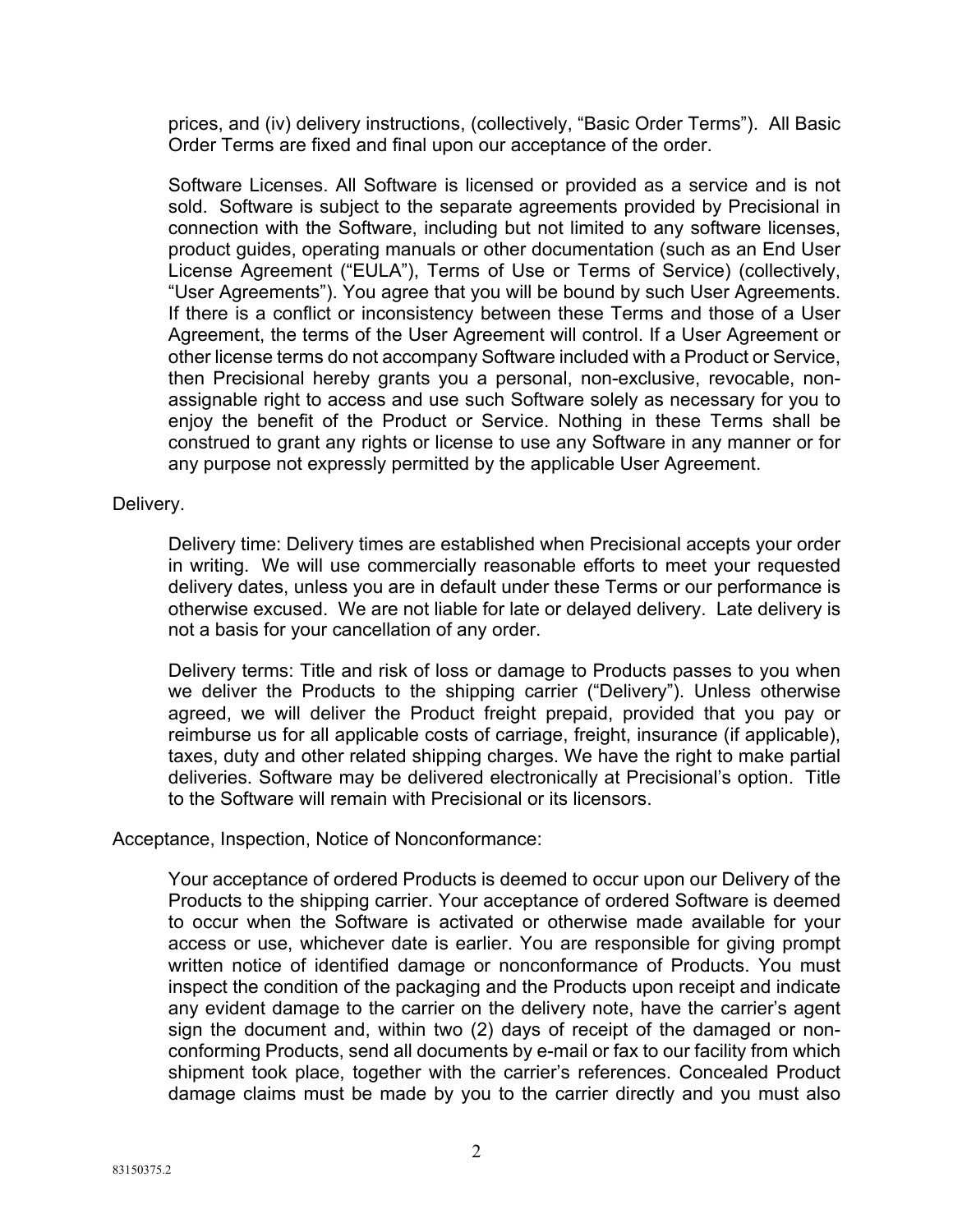provide us with written notice and a copy of any such claim within 10 days of receipt of the affected Products. Likewise you must notify us within 10 days of receipt of incorrect Products. If you retain the Product without giving notice within the designated notice period, you will be deemed to have waived your right to reject the Product.

If you cancel an accepted Product order within 10 days prior to shipment or reject conforming Products received under an accepted order, we are entitled to claim reasonable compensation for restocking and other expenses actually incurred.

Return of Product: All Product returns are subject to our prior written consent and must comply with our product return (RMA) procedures then in effect. Before returning or exchanging a Product, you must contact us directly to obtain an authorization number to include with your return. You must return Products to us in their original or equivalent packaging, and you are responsible for risk of loss, as well as shipping fees back to Precisional. Products received but not eligible for return will be sent back to you freight collect. For approved returns you will receive credit equal to the lesser of the Product's invoice price or its current replacement value, less any applicable charges or fees.

Pricing, Terms of Payment, Taxes:

Unless we state otherwise in writing, payment terms are net 30 days from our invoice date. You will make payment in the currency indicated on the invoice. We are entitled to offset payments against prior debt balances in your account. Products, Software or Services purchased or licensed under our United States General Services Administration ("GSA") Schedules are subject to all of the pricing and other terms and conditions described in the applicable GSA Schedule.

We have the continuing right to review your credit and change your payment terms, and may at any time demand advance payment, satisfactory security (such as, but not limited to, a confirmed, irrevocable letter of credit acceptable to us), or a guarantee of prompt payment prior to shipment or service activation.

We reserve the right to charge interest on all overdue sums owing to us under these Terms at the rate of 1.5% per month (or the highest legal limit if lower than said amount), measured from the date the sums in question became payable to the date on which we receive full payment.

You grant us a purchase money security interest in each Product delivered to you until payment is made in full to us for such Products. Upon request, you will cooperate with us in perfecting any such security interest.

You are liable for any costs incurred by us if you change or cancel any order, and for all costs of collection of past due amounts (including attorneys' fees).

Our stated prices for Products and Software do not include applicable sales taxes, Value Added Tax, export or import charges, transportation or insurance charges, customs and duty fees, personal property taxes or similar charges, all of which are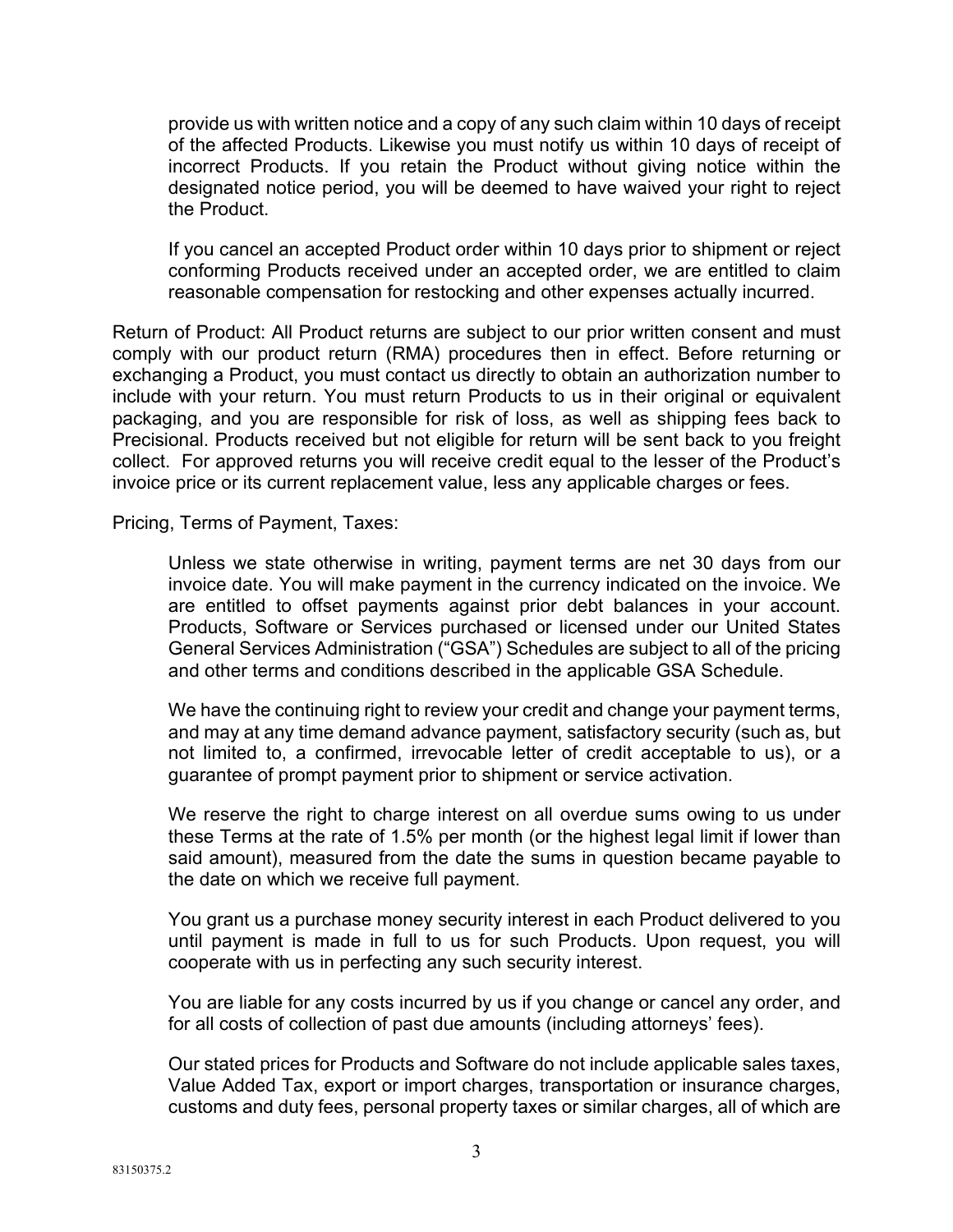your responsibility to pay. Unless you provide us with direct payment authority or an exemption certificate valid in the jurisdiction to which the Product will be delivered, you shall pay us all taxes and governmental fees we are required to collect or pay upon sale or delivery of the Product.

#### Limited Warranty:

Products and Software: Unless (i) the limited warranty included with a Product or (ii) the User Agreement accompanying any Software grants you different rights or disclaims all warranties, we warrant to you, and only to you, as applicable, (a) that our Products are designed and manufactured to conform to our specifications and will be free from defects in material and workmanship for a period of 12 months from date of Delivery, and (b) that our Software will substantially conform to the functional specifications and current documentation provided by Precisional for a period of 90 days. During the warranty period, our liability and your exclusive remedy is limited, at Precisional's option, to replacing, repairing, correcting, or issuing credit for any Product or Software subject to the warranty in this Section 7.1, which upon inspection we determine is non-conforming.

Warranty Exclusions: The foregoing limited warranty only applies if and to the extent that (a) the Product or Software is properly and correctly installed, configured, interfaced, maintained, stored, and operated in accordance with our applicable documentation and specifications, and (b) the Product or Software is not modified or misused. This limited warranty does not apply to, and we are not responsible for defects or performance problems resulting from (i) the combination or use of the Product or Software with hardware or software products, information, data, systems, interfaces or devices not made, supplied or specified by us; (ii) operating the Product or Software under any specification other than, or in addition to, our standard specifications for them; (iii) the unauthorized installation, modification, repair or use of the Product or Software; (iv) damage caused by accident, lightning or other electrical discharge, fresh or salt water immersion or spray (outside Product specifications); or exposure to environmental conditions for which the Product or Software is not intended; (v) normal wear and tear on consumable parts (e.g., batteries) or (vi) cosmetic damage. We do not warrant or guarantee the results obtained through the use of the Product or Software. WE MAKE NO WARRANTIES UNDER THESE TERMS WITH RESPECT TO SERVICES, WHICH IF PROVIDED HEREUNDER ARE PROVIDED "AS-IS".

*NOTICE REGARDING PRODUCTS EQUIPPED WITH SATELLITE OR WIRELESS TECHNOLOGY*. Your use of certain Products and Software is dependent on the availability and coverage of wireless networks, telecommunications networks, satellite positioning systems and the Internet, which involve facilities owned and operated by third parties. WE ARE NOT RESPONSIBLE FOR THE OPERATION, AVAILABILITY OR FAILURE OF SUCH THIRD PARTY SYSTEMS OR FACILITIES.

WARRANTY DISCLAIMER: THE FOREGOING LIMITED WARRANTY TERMS ARE IN LIEU OF ALL OBLIGATIONS OR LIABILITIES ON OUR PART ARISING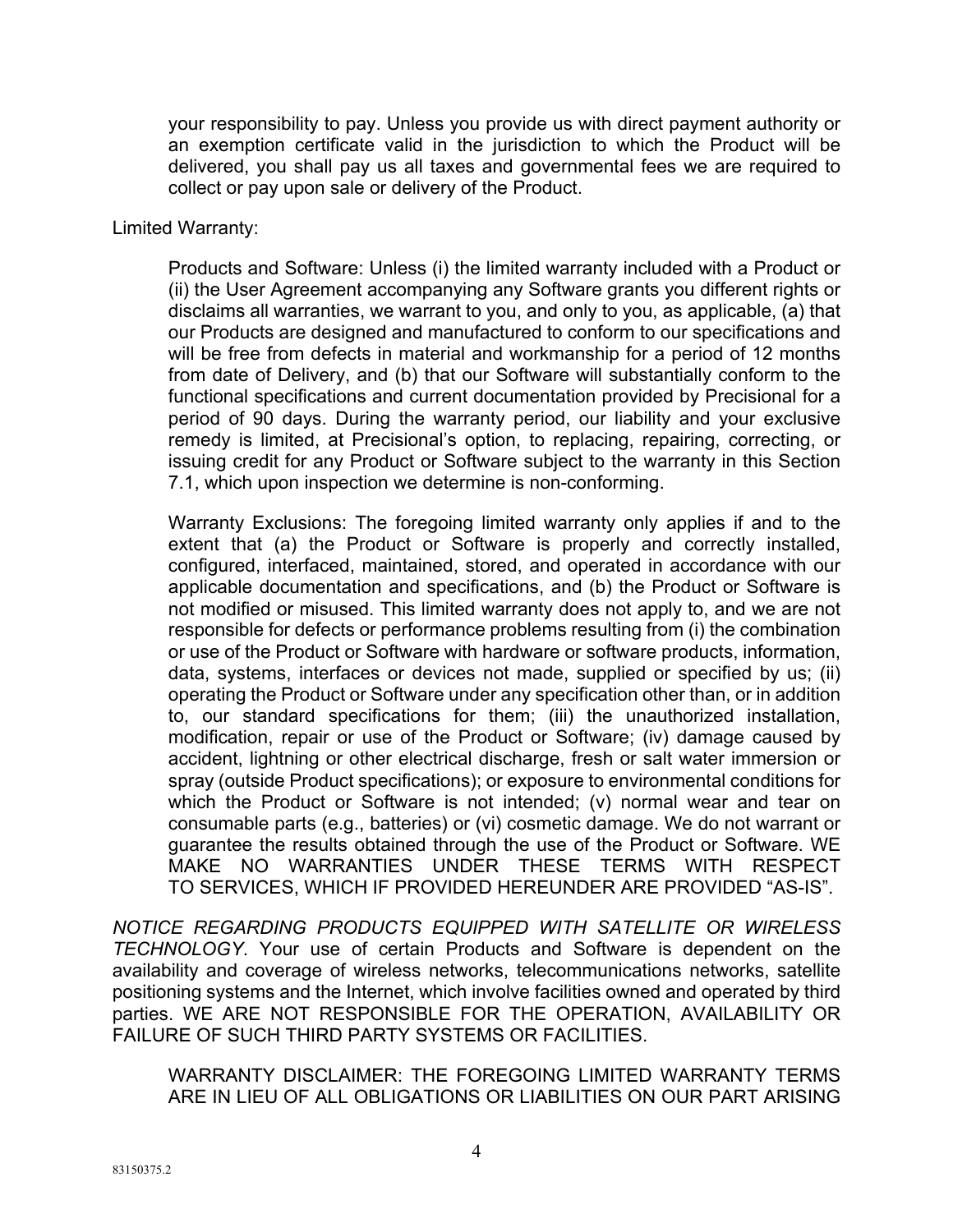OUT OF, OR IN CONNECTION WITH, OUR PRODUCTS AND SOFTWARE AND STATE OUR ENTIRE LIABILITY AND YOUR EXCLUSIVE REMEDIES RELATING TO THEM. EXCEPT AS OTHERWISE EXPRESSLY PROVIDED IN THESE TERMS, THE PRODUCTS AND SOFTWARE AND ANY ACCOMPANYING DOCUMENTATION ARE PROVIDED "AS-IS" AND WITHOUT EXPRESS OR IMPLIED WARRANTY OR CONDITION OF ANY KIND, EITHER BY US OR ANYONE WHO HAS BEEN INVOLVED IN ITS CREATION, PRODUCTION, INSTALLATION, OR DISTRIBUTION, INCLUDING, BUT NOT LIMITED TO, THE IMPLIED WARRANTIES OR CONDITIONS OF MERCHANTABILITY AND FITNESS FOR A PARTICULAR PURPOSE, SATISFACTORY QUALITY, TITLE, AND NONINFRINGEMENT. ADDITIONALLY, WE MAKE NO EXPRESS OR IMPLIED WARRANTY THAT SOFTWARE PROVIDED TO YOU IN CONNECTION WITH THESE TERMS, IS OR WILL BE SECURE, ACCURATE, COMPLETE, UNINTERRUPTED, FREE OF ERRORS, OR FREE OF VIRUSES, OR OTHER MALWARE OR PROGRAM LIMITATIONS. SOME JURISDICTIONS DO NOT ALLOW LIMITATIONS ON DURATION OR THE EXCLUSION OF AN IMPLIED WARRANTY, SO THE ABOVE LIMITATION MAY NOT APPLY OR FULLY APPLY TO YOU. IF YOU ARE A RESELLER OF THE PRODUCTS OR SOFTWARE YOU SHALL NOT MAKE OR PASS ON TO YOUR OWN CUSTOMERS ANY WARRANTY, CONDITION OR REPRESENTATION ON BEHALF OF US OTHER THAN, OR INCONSISTENT WITH, THE APPLICABLE LIMITED WARRANTY IN THE PRODUCTS AND SOFTWARE PROVIDED TO YOU.

PLEASE NOTE: THE ABOVE LIMITED WARRANTY PROVISIONS WILL NOT APPLY TO PRODUCTS YOU PURCHASE IN THOSE JURISDICTIONS IN WHICH PRODUCT WARRANTIES ARE THE RESPONSIBILITY OF THE LOCAL DISTRIBUTOR FROM WHOM THE PRODUCTS ARE ACQUIRED. IN SUCH CASE, PLEASE CONTACT YOUR PRECISIONAL PRODUCT DEALER FOR APPLICABLE WARRANTY INFORMATION.

Warranty Procedures:

Warranty Repair Procedure: If any Product fails during the warranty period for reasons covered by our limited warranty and you notify us of such failure during the warranty period, we will at our option repair or replace a nonconforming Product with new, equivalent to new, or reconditioned parts or Product or, if either of the foregoing is commercially impractical in Precisional's determination, refund the Product purchase price you paid (excluding separate costs of installation, if any) upon your return of the Product in accordance with our product return procedures as referenced in Section 5 above. Any repaired or replaced Product will be warranted for a period of 30 days or the remainder of the original warranty period, whichever is longer. We may, in our sole discretion, arrange for fulfillment of our warranty obligations through a Precisional affiliate, authorized distributor or an authorized warranty service center.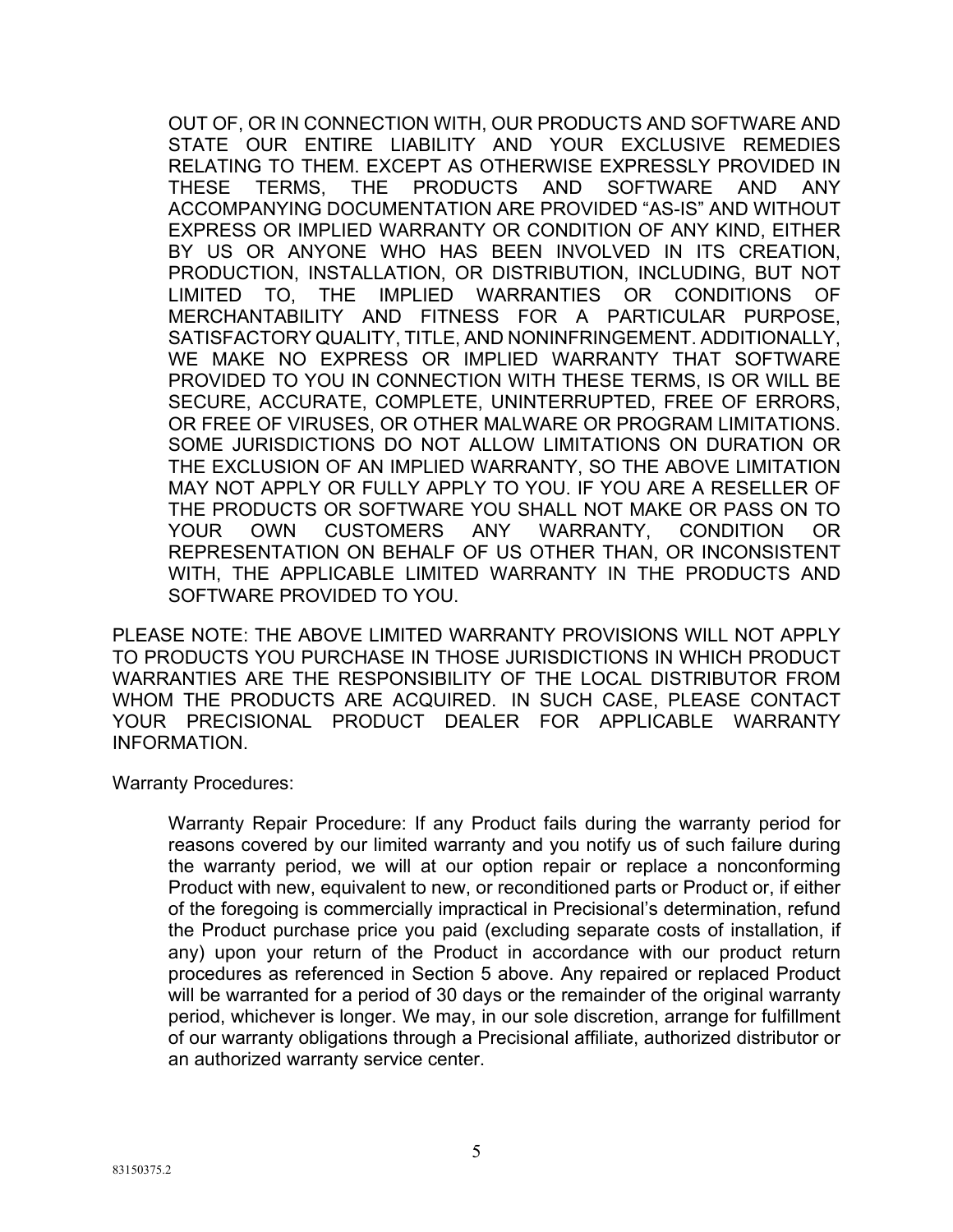Determination of Warranty Applicability: We reserve the right to refuse warranty services if the Product or Software date of purchase cannot be proven, if a claim is made outside the warranty period or if a claim is excluded under Section 7.2 above. Following our examination of your claim, we will notify you of warranty status and the repair cost of any out-of-warranty Product. At such time you must issue a valid purchase order to cover cost of the non-warranted Product repair and return freight, or authorize return shipment of the Product at your expense as-is.

Not Responsible for Lost Data. We are not responsible for any modification or damage to, or loss of any programs, data, or other information stored on any media or any part of any Product serviced by us, or stored or hosted by us in connection with a Software service we provide, or for the consequence of such damage or loss, (such as business loss in the event of system, program or data failure.) You are solely responsible for backing up data and removing all features, parts, alterations, and attachments not covered by warranty prior to releasing the Product to Precisional for service or seeking Software support. Any Product or Software sent to Precisional for support may be returned to you configured as originally provided to you by Precisional.

LIMITATION OF LIABILITY: OUR ENTIRE LIABILITY FOR ANY AND ALL CLAIMS ARISING OUT OF OR IN CONNECTION WITH THESE TERMS IS LIMITED TO THE AMOUNTS YOU ACTUALLY PAID TO US UNDER THE TERMS. FURTHER, NEITHER WE NOR OUR SUPPLIERS ARE LIABLE FOR ANY INCIDENTAL, CONSEQUENTIAL, PUNITIVE DAMAGES OR OTHER DAMAGES, OR LOSS OF PROFITS, LOSS OF REVENUE, LOSS OF DATA, LOSS OF USE OF THE PRODUCTS OR SOFTWARE OR ANY ASSOCIATED EQUIPMENT, COSTS OF COVER, DOWNTIME AND USER TIME OR FOR BREACH OF ANY EXPRESS OR IMPLIED WARRANTY OR CONDITIONS, BREACH OF CONTRACT, NEGLIGENCE, STRICT LIABILITY OR ANY OTHER LEGAL THEORY RELATED TO THE PRODUCTS OR SOFTWARE. EXCEPT TO THE EXTENT PROHIBITED BY APPLICABLE LAW, ANY IMPLIED WARRANTY OF SATISFACTORY QUALITY OR FITNESS FOR A PARTICULAR PURPOSE APPLYING TO THE PRODUCTS OR SOFTWARE IS LIMITED IN DURATION TO THE DURATION OF THE WARRANTY SPECIFIED IN SECTION 7, ABOVE. YOU AND WE AGREE THAT THESE LIMITATIONS OF LIABILITY ARE AGREED ALLOCATIONS OF RISK CONSTITUTING IN PART THE CONSIDERATION FOR PRECISIONAL'S SALE OF PRODUCTS TO YOU, AND SUCH LIMITATIONS WILL APPLY NOTWITHSTANDING THE FAILURE OF ESSENTIAL PURPOSE OF ANY LIMITED REMEDY. SOME JURISDICTIONS DO NOT ALLOW THE EXCLUSION OR LIMITATION OF INCIDENTAL, CONSEQUENTIAL OR SPECIFIED OTHER DAMAGES, OR ALLOW LIMITATIONS ON HOW LONG AN IMPLIED WARRANTY LASTS, SO THE ABOVE LIMITATIONS OR EXCLUSIONS MAY NOT APPLY, OR MAY NOT FULLY APPLY TO YOU.

Intellectual Property Ownership: You agree that Precisional owns all right, title and interest to all intellectual property and other proprietary rights to documents and materials, calculations, drawings, models, plans, sets of tools, technology, software, designs, engineering details, schematics and similar data relating to or incorporated in the Products and Software and any accompanying documentation or information derived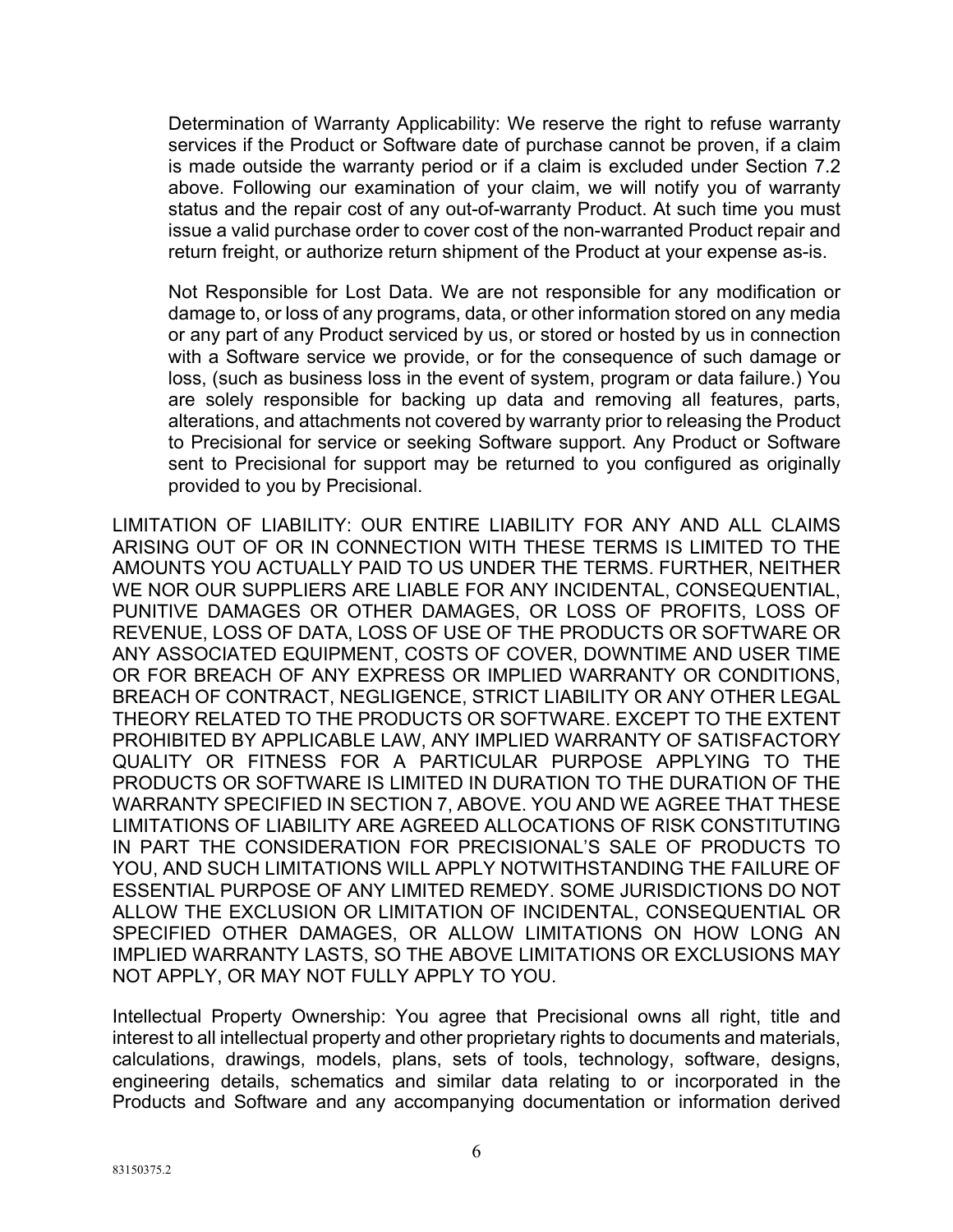from the foregoing. You shall take reasonable precautions to prevent unauthorized access and use of the Software and documentation by third parties. To the extent permitted by relevant law, you shall not, nor allow any third party to copy, decompile, disassemble or otherwise reverse engineer the Products or Software, or attempt to do so. You are prohibited from, and shall prevent any third party from, removing, covering or altering any of our patent, copyright or trademark notices placed upon, embedded in or displayed by the Products or Software or their packaging and related materials. We reserve all rights in the Products and Software not specifically granted to you under these Terms.

Government End Users-Restricted Rights. The Software and its associated documentation are "commercial items" as that term is defined at 48 C.F.R. 2.101, consisting of "commercial computer software" and "commercial computer software documentation" as such terms are used in 48 C.F.R. 12.212. Consistent with 48 C.F.R. 12.212 and 48 C.F.R. 12.227.7202-1 through 227.7202-4, all U.S. Government end users acquire the software and documentation with only those rights set forth in the User Agreement for such Software.

Export Control: You may not use or otherwise export or re-export the Products or Software except as authorized by the laws of the jurisdiction in which they were obtained. In particular, but without limitation, the Products and Software may not be exported or reexported in violation of export laws, including if applicable export or re-export into any USembargoed countries or to anyone on the US Treasury Department's list of Specially Designated Nationals or the US Department of Commerce Denied Person's List or Entity List. You represent that you are not located in any country or on any list where the provision of Products or Software to you would violate applicable law. You also agree not to use or enable use of them for any purposes prohibited by applicable law or export or re-export any Product or Software with knowledge that it will be used in the design, development, production or use of chemical, biological, nuclear or ballistic weapons. Laws and regulations change frequently. It is your responsibility to know the law pertaining to export/import procedures in the country of destination of the Product and Software. You shall defend, indemnify and hold us harmless against any liability (including attorneys' fees) arising out of your failure to comply with the terms of this paragraph.

Default: We reserve the right by written notice of default to cancel or indefinitely suspend an accepted order and to refuse additional orders if: (i) you default in performing your obligations under these Terms, (ii) you cease business operations or enter into any bankruptcy, insolvency, receivership or like proceeding not dismissed within 30 days, or assign your assets for the benefit of creditors, or (iii) when obtaining third-party financing in connection with your Product purchase(s) you fail to do so in a timely manner on terms satisfactory to us.

Applicable law - Settlement of Disputes:

These Terms and any dispute, claim or controversy arising therefrom shall be governed by the laws of the country, state and province in which we have our principal place of business, namely for Precisional LLC or any affiliated company in the United States the